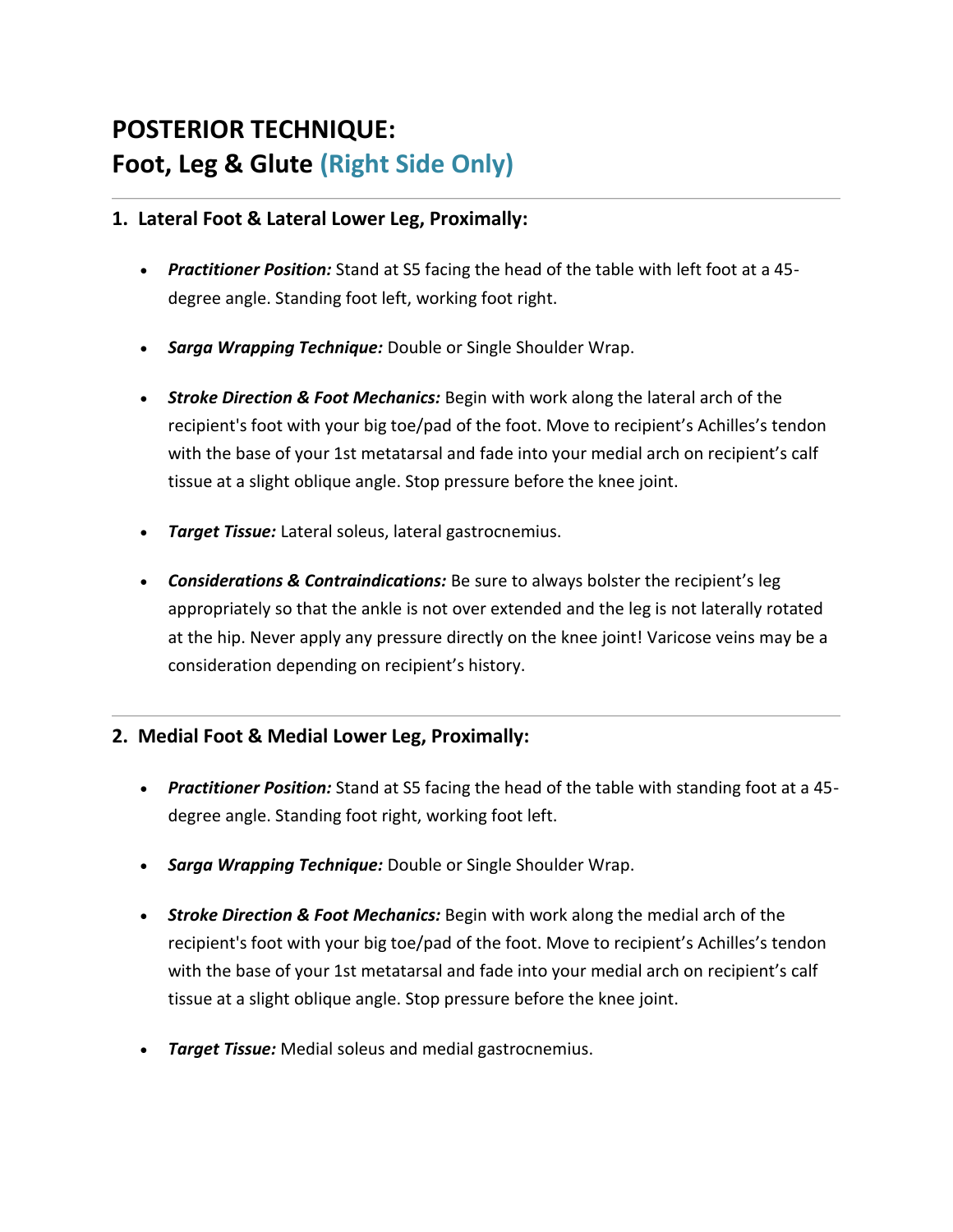• *Considerations & Contraindications:* Be sure to always bolster the recipient's leg appropriately so that the ankle is not over extended and the leg is not laterally rotated at the hip. Never apply pressure directly on the knee joint! Varicose veins may be a consideration depending on recipient's history.

#### **3. Medial Upper Leg, Distally:**

- *Practitioner Position:* Stand at S3 (opposite the side of the body you are working), facing the head of the table. Standing foot left, working foot right. Option to brace recipient's pelvis with the medial side of your standing leg.
- *Sarga Wrapping Technique:* Double or Single Shoulder Wrap.
- *Stroke Direction & Foot Mechanics:* Start at recipient's lateral gluteal fold, leading with the heel. Drop into the gluteal fold and fade into your medial arch aiming for ischial tuberosity. Continue down the medial hamstrings via a pivoting action with your heel and the ball of your foot. Stop above the knee. *Variation:* Start above recipient's greater trochanter, leading with the heel, between the edge of the sacrum and the greater trochanter, aiming for ischial tuberosity.
- *Target Tissue:* Medial hamstrings, posterior adductors.
- *Considerations & Contraindications:* Do not apply pressure directly on the knee joint.

#### **4. Glute:**

- *Practitioner Position:* Stand at S2 facing the foot of the table at a slight angle. Standing foot right, working foot left.
- *Sarga Wrapping Technique:* Double or Single Shoulder Wrap / Double Hand Twine.
- *Stroke Direction & Foot Mechanics:* Start at recipient's iliac crest, with the pad of the foot/toes facing the foot of the table, working in between the edge of the sacrum and the greater trochanter, aiming towards midline and distally. *Variation:* begin the stroke with the toes facing the head of the table and rotate the foot as you work between the greater trochanter and the edge of the sacrum.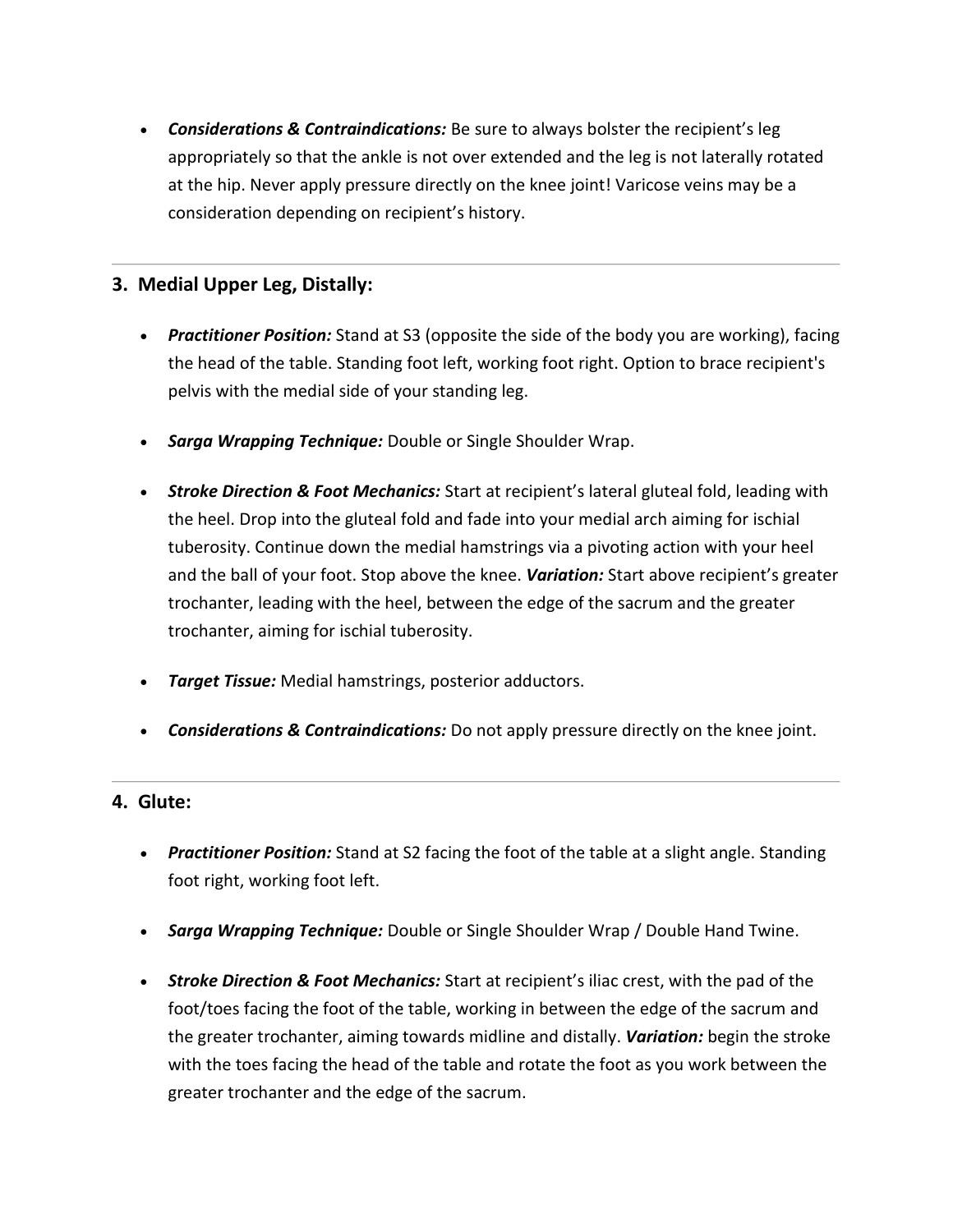- *Target Tissue:* Gluteus maximus, medius & minimus, lateral hip rotators.
- *Considerations & Contraindications:* Hip replacements, arthritis in the hip, sciatica.

### **5. Lateral Upper Leg, Distally:**

- *Practitioner Position:* Stand at S2 facing the foot of the table at a slight angle. Standing foot right, working foot left.
- *Sarga Wrapping Technique:* Double or Single Shoulder Wrap / Handle Grip.
- *Stroke Direction & Foot Mechanics:* Drop into recipient's gluteal fold with your toes/pad of your foot, work down the leg with your toes/pad of the foot on the hamstrings and your heel contacting the posterior border of the IT band. Stop pressure before the knee joint; it is ok to have the pad of the foot/toes directly on the back of knee but without pressure…keep pressure in your heel for the last part of this stroke. *Variation:* A more lateral trajectory (with the heel of the working foot dragging on the surface of the table) will affect the IT band more directly.
- *Target Tissue:* Hamstrings, IT band.
- *Considerations & Contraindications:* Do not apply pressure directly on the knee joint; stop the stroke before the knee or stay light on the pad of the foot/toes with pressure in the heel.

### **6. Lateral Lower Leg, Distally:**

- *Practitioner Position:* Stand at S4 facing the foot of the table. Standing foot right, working foot left.
- *Sarga Wrapping Technique:* Double or Single Shoulder Wrap.
- *Stroke Direction & Foot Mechanics:* Start beneath the knee, near the head of the fibula with your pad of the foot as your working surface, work distally and ending at the Achilles tendon.
- *Target Tissue:* Lateral Gastrocnemius and Soleus.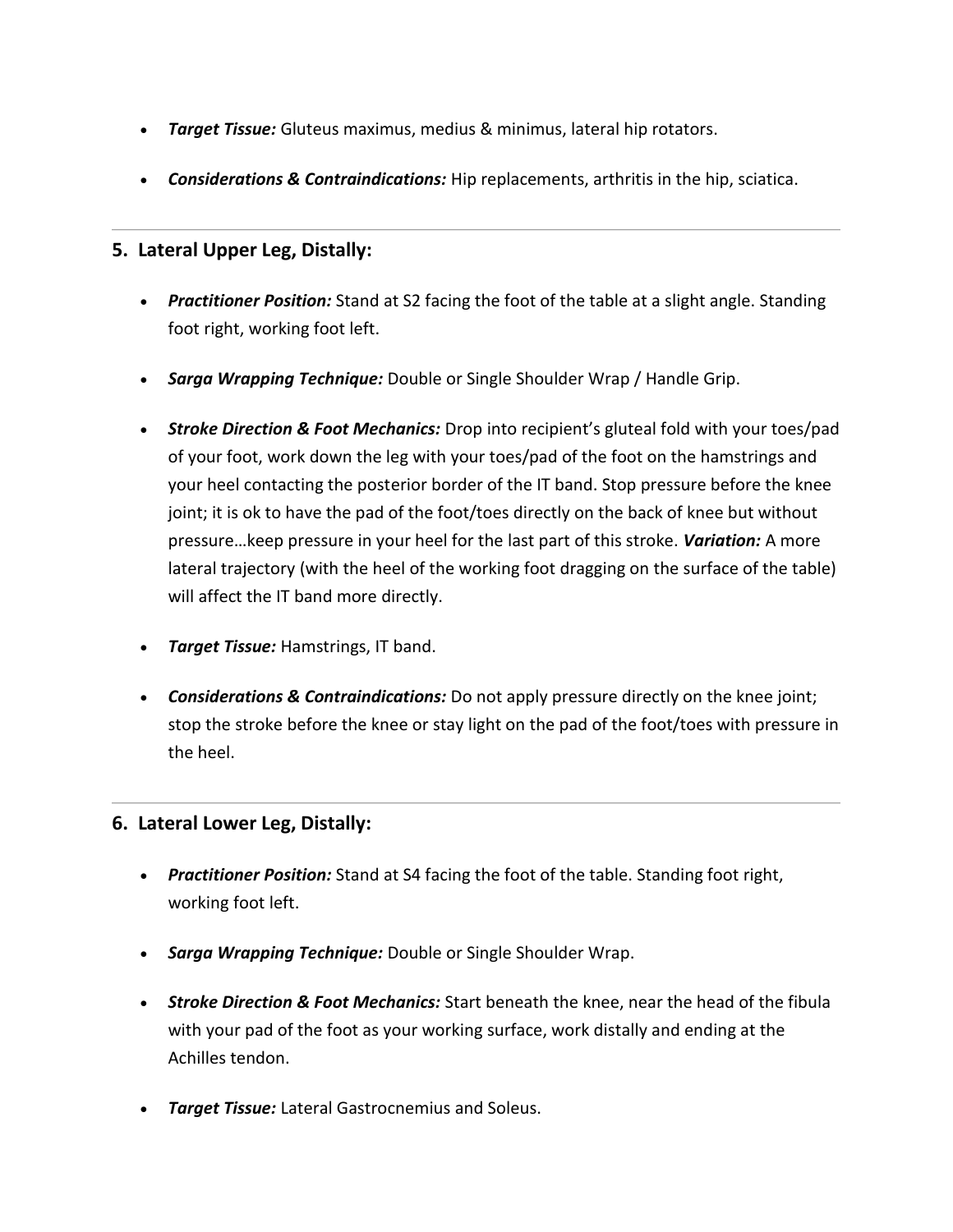• *Considerations & Contraindications:* Be sure to always bolster the recipient's leg appropriately so that the ankle is not over extended, and the leg is not laterally rotated at the hip. Never apply pressure directly on the knee joint! Varicose veins may be a consideration depending on recipient's history.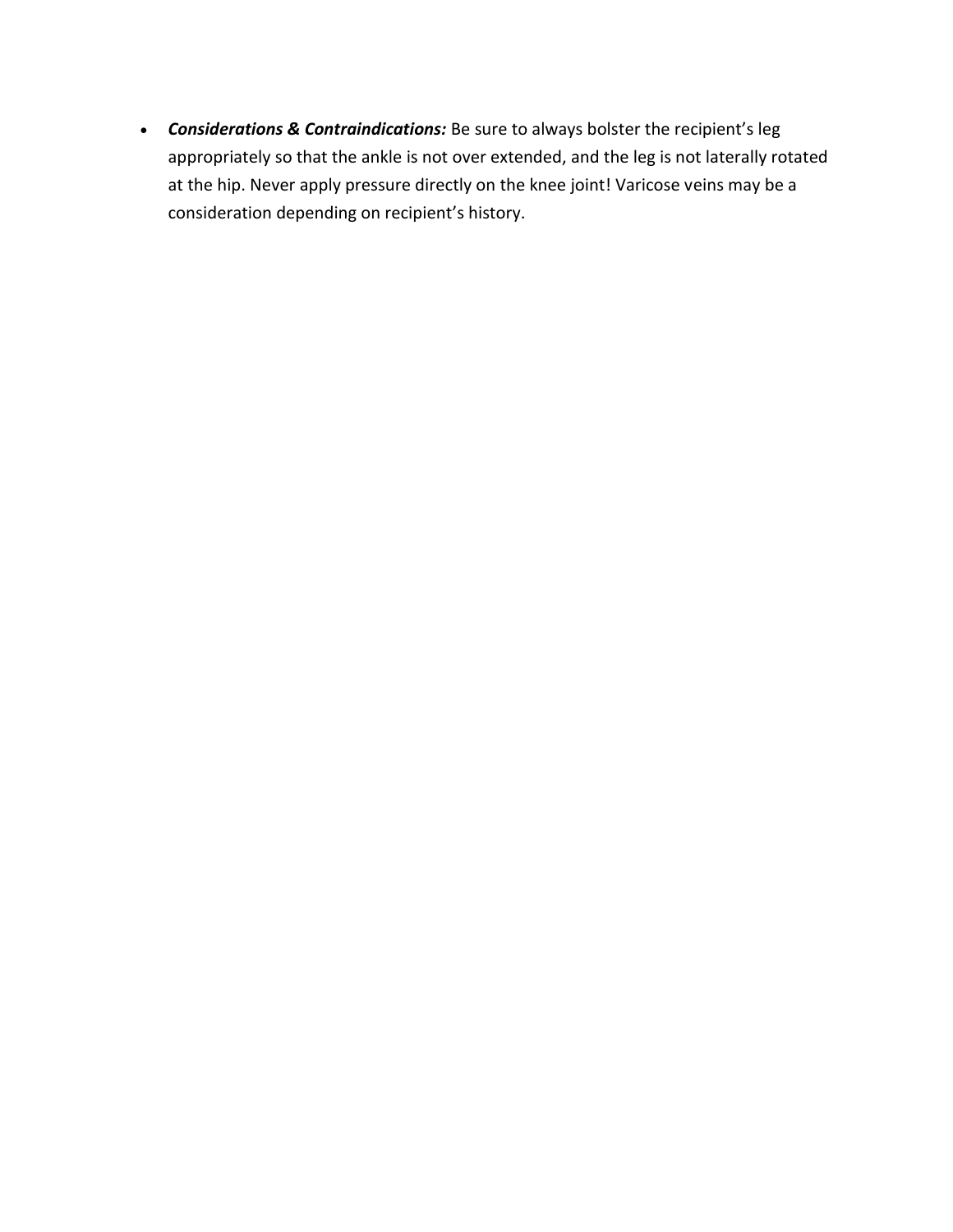# **POSTERIOR TECHNIQUE: Hand, Arm & Back (Right Side Only)**

### **1. Palm of the Hand:**

- *Practitioner Position:* Stand at S3. Use both your feet on recipient's palm.
- *Sarga Wrapping Technique:* Double or Single Shoulder Wrap.
- *Stroke Direction & Foot Mechanics:* Use your big toe and pad of the foot on recipient's palm with pressure moving down and out, opening tissue of the palm like a book. If able, you may slide the recipient's thumb between your big toe and second toe to work on the thenar eminence.
- *Target Tissue:* Palm of the hand, thenar eminence, hypo-thenar eminence.
- *Considerations & Contraindications:* Do not apply direct pressure on the wrist joint or stand with full weight on the fingers. Be careful not to direct pressure towards the wrist, causing it to bend.

### **2. Forearm:**

- *Practitioner Position:* Stand at S3 facing the head of the table. Standing foot left, working foot right. Stabilize the recipient's hand by lightly pinning the fingers with your toes/ball of your standing foot while using your right foot to work on the forearm.
- *Sarga Wrapping Technique:* Double or Single Shoulder Wrap.
- *Stroke Direction & Foot mechanics:* Begin slightly above the recipient's wrist with the pad of the foot, work up towards the elbow and pivot (heel out) around the middle of the recipient's forearm, ending with your lateral arch before the elbow. To come back down, pivot back and forth on the lateral arch of your foot, working towards the wrist, or simply pick up and begin again above the wrist.
- *Target Tissue:* Forearm flexors.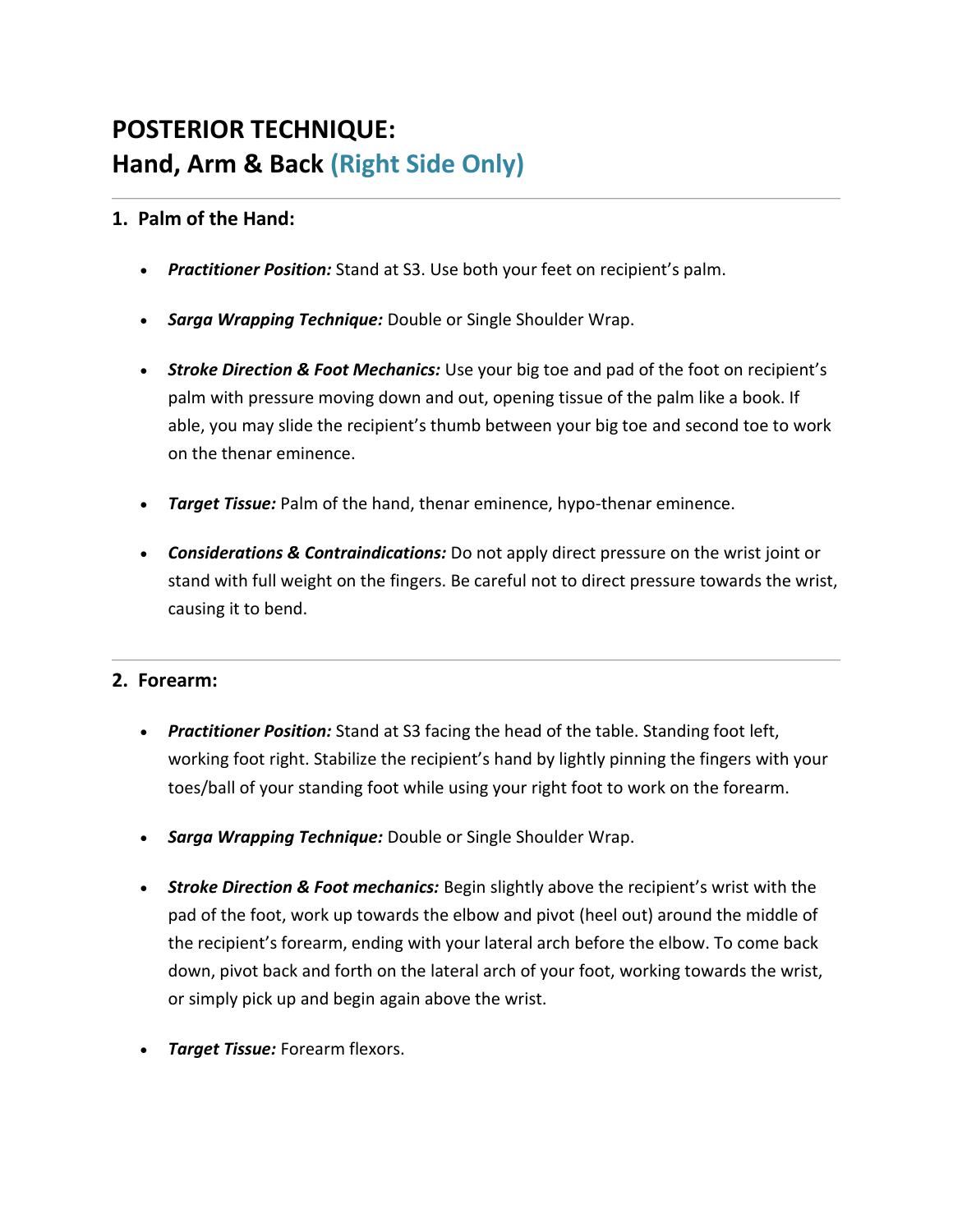• *Considerations & Contraindications:* Do not apply pressure directly on the wrist or the elbow joint!

#### **3. Upper Arm:**

- *Practitioner Position:* Stand at S2 in the space between the torso and the upper arm of the recipient. Standing foot left, working foot right.
- *Sarga Wrapping Technique:* Double or Single Shoulder Wrap.
- *Stroke Direction & Foot Mechanics:* With your working foot externally rotated at a 45 degree angle, contact recipient's superior deltoid with your heel and gently roll the deltoid tissue up and over the head of the humerus, always staying lateral to the scapula. When you begin to contact the posterior deltoid, turn your foot parallel with the recipient's spine. Continue this stroke with the full plantar surface of your foot down towards the foot of the table.
- *Target Tissue:* Posterior deltoid, triceps.
- *Considerations & Contraindications:* Watch the spine of the recipient's scapula to make sure that you are not taking tissue laterally. Work gently in this sensitive area. Do not let the heel drop down to the nerve plexus of the medial upper arm.

#### **4. Back:**

- *Practitioner Position:* Stand at S1 facing the foot of the table at an angle with your standing foot against the recipient's shoulder/upper arm. Standing foot right, working foot left.
- *Sarga Wrapping Technique:* Harness / Double or Single Shoulder Wrap.
- *Stroke Direction & Foot Mechanics:* Begin at the lower angle of the recipient's scapula. Working transversely, take tissue laterally to medially, working towards the spine with the leading edge of your heel, completing a half-chevron *[\(See "Chevroning" in](http://www.sargabodywork.com/terminology.html)  [terminology\)](http://www.sargabodywork.com/terminology.html)*. Your forefoot will cross the spine with little to no pressure. This is a very slow, oblique, high friction stroke! Repeat 4-6 times moving inferiorly towards the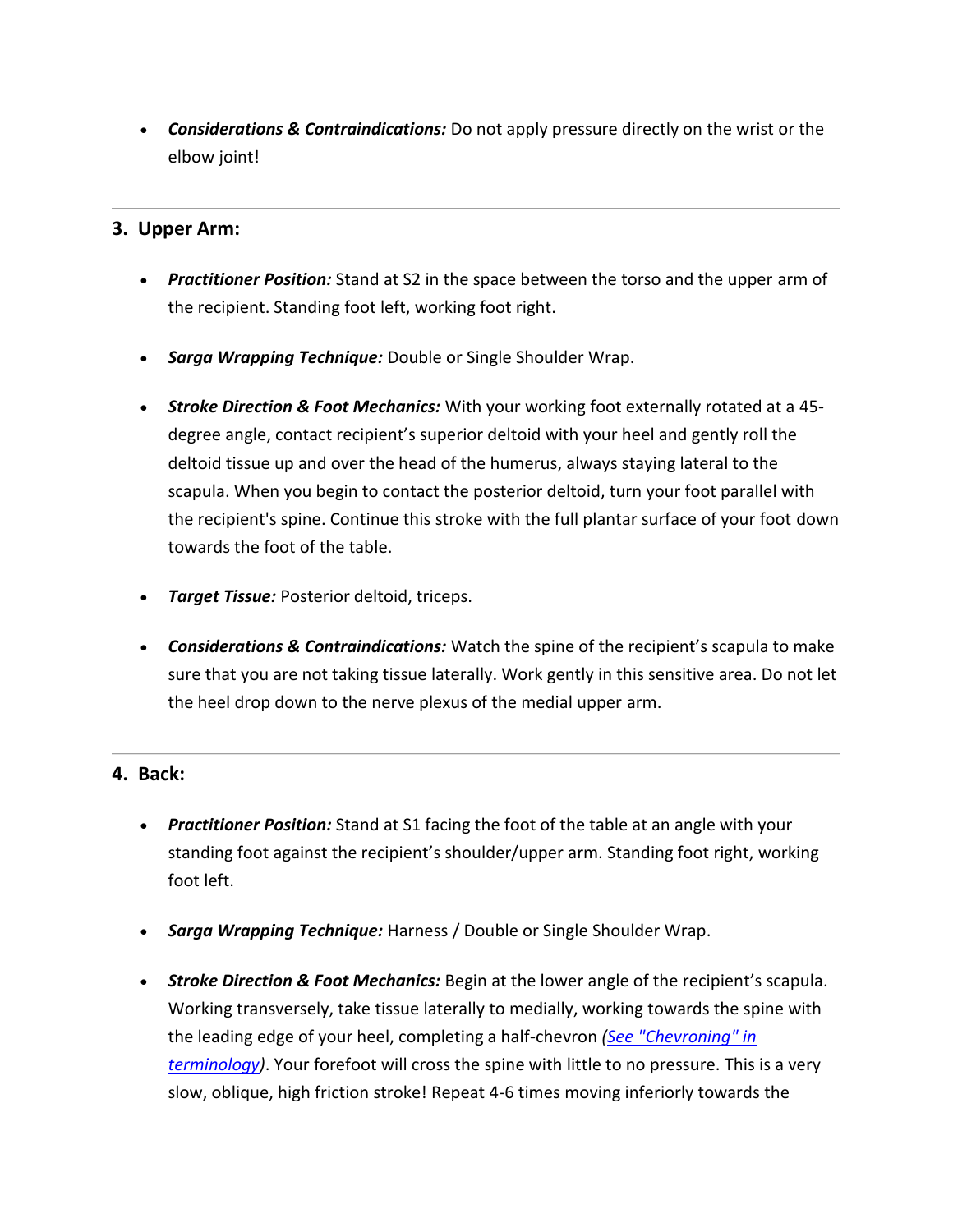sacrum. At the lower ribs, begin to target lateral iliocostalis and quadratus lumborum. Continue over the top of the sacrum and finish with slight traction. Do not compress the lumbar spine with downward pressure; it is important to target this area with oblique contacts.

- *Target Tissue:* Erector group, latissimus dorsi, thoracolumbar fascia.
- *Considerations & Contraindications:* Do not apply direct downward pressure on the secondary curve of the lumbar spine, especially when the recipient has lower back considerations *[\(See Bolstering & Recipient Body Positioning\)](http://www.sargabodywork.com/bolstering--recipient-body-positioning.html).* Bolster appropriately if the recipient has large breasts or breast implants.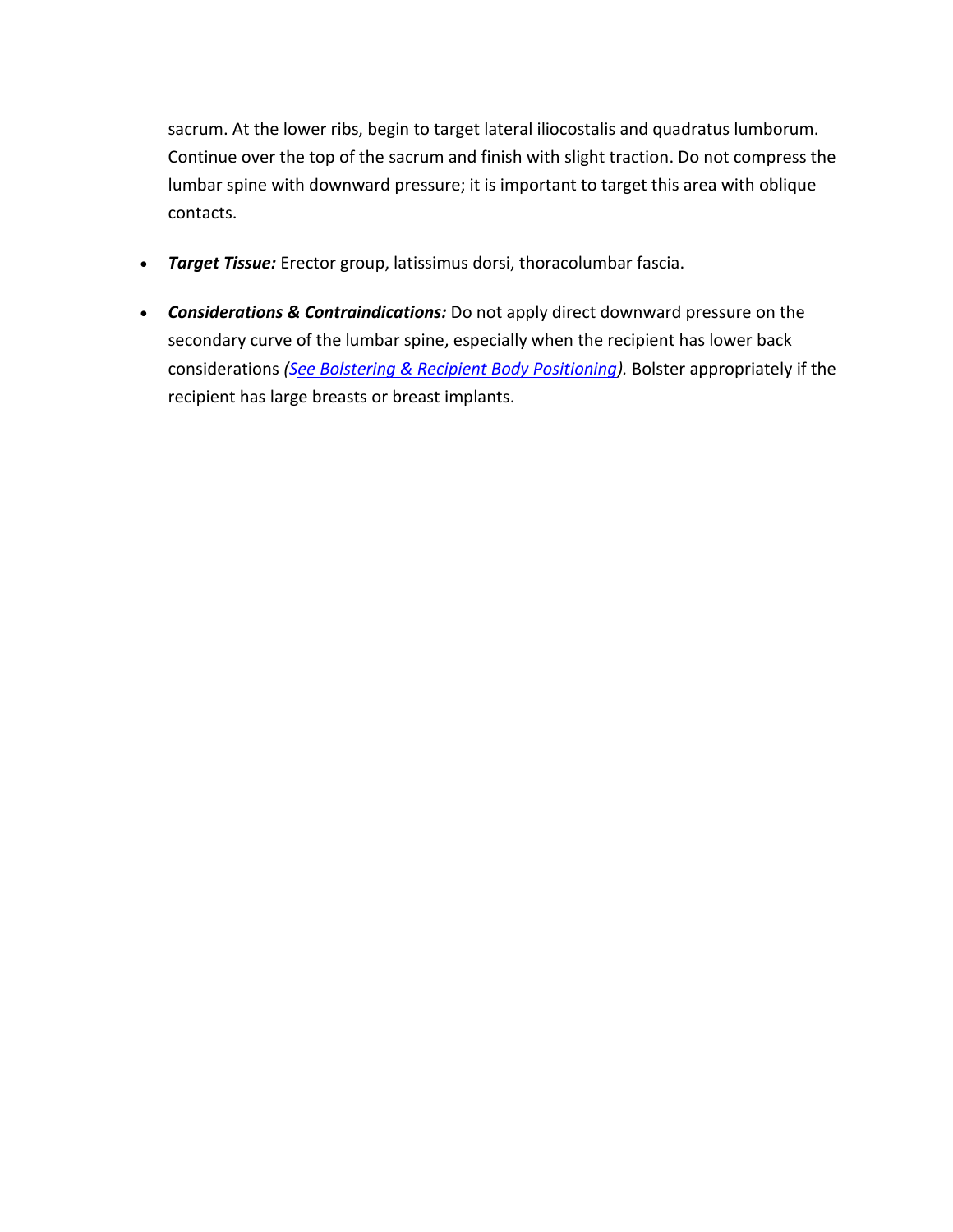# **ANTERIOR TECHNIQUE: Leg (Right Side Only)**

#### **1. Lateral Lower Leg, Proximally & Distally:**

- *Practitioner Position:* Stand at S5 facing the head of the table. Standing foot right, working foot left. Secure recipient's plantar surface of the foot against the medial surface of your standing leg.
- *Sarga Wrapping Technique:* Double or Single Shoulder Wrap.
- *Stroke Direction & Foot Mechanics:* Start by working down the dorsal surface of the foot, ending around the lateral malleolus. Then work up the lateral lower leg to the lateral condyle of the tibia at the knee with your toes/pad of the foot working in a windshield wiper motion, pivoting at the heel. Switch to using your heel as the working surface as you come back down the leg, this time with the ball of your foot as the pivot point. Slowly move your standing leg forwards and backwards with the movement of the stroke, facilitating a pin-and-stretch as you work tissue down towards the table.
- *Target Tissue:* Tibialis anterior, fibularii, extensor digitorum longus.
- *Contraindications & Considerations:* Bolster beneath the knee, both to protect the knee from hyperextension and to neutralize the lower back. Be aware of any history of knee considerations.

### **2. Medial Lower Leg, Proximally & Distally:**

- *Practitioner Position:* Stand at S5 facing the head of the table. Standing foot left, working foot right. Secure recipient's plantar surface of the foot against the medial surface of your standing leg.
- *Sarga Wrapping Technique:* Double or Single Shoulder Wrap.
- *Stroke Direction & Foot Mechanics:* Work up the medial lower leg, from the medial malleolus to the medial condyle of the tibia and pes anserine with your toes/pad of the foot working in windshield wiper motion, pivoting at the heel. Switch to using your heel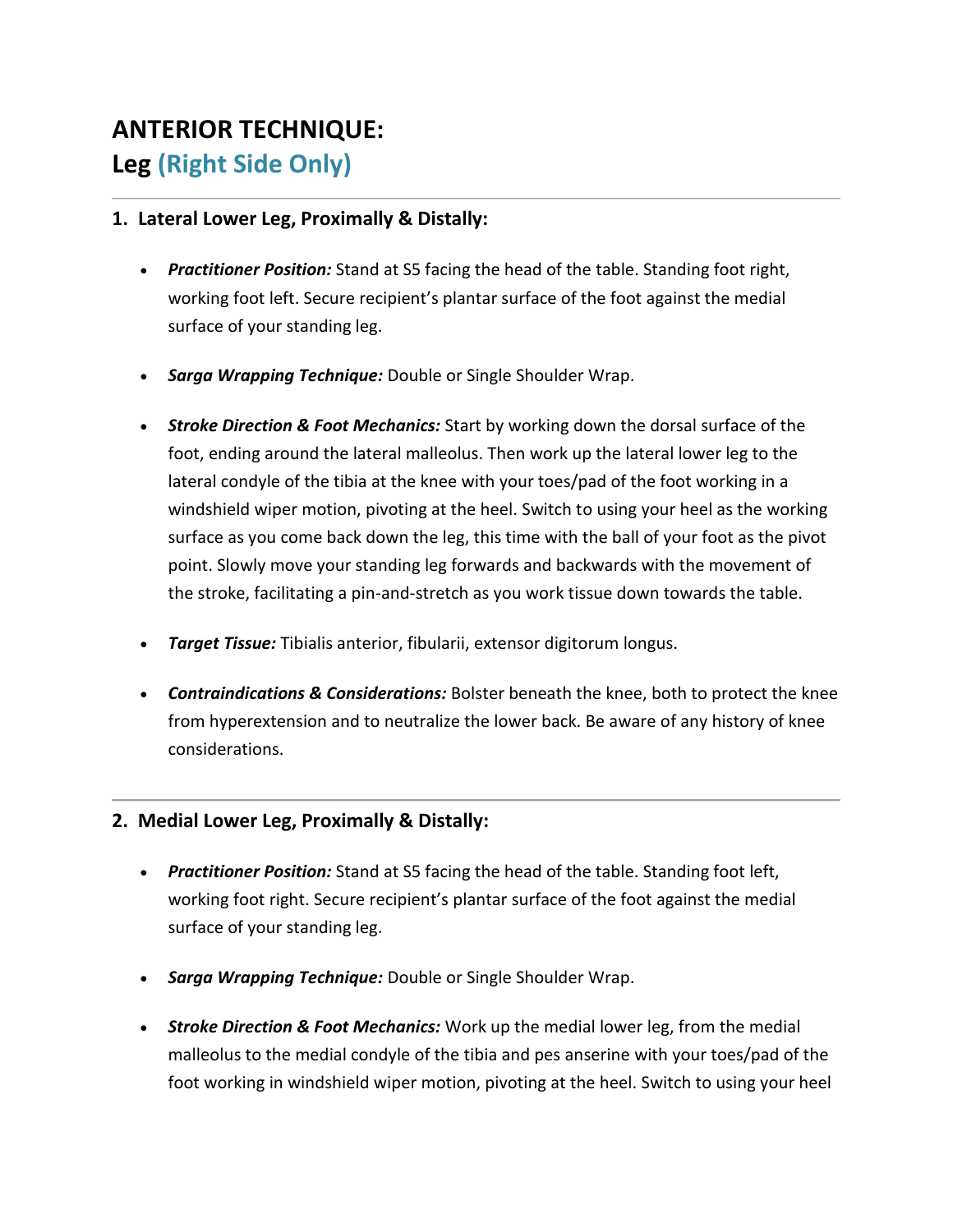as the working surface as you come back down the leg, this time with the ball of your foot as the pivot point. Slowly move your standing leg forwards and backwards with the movement of the stroke, facilitating a pin-and-stretch as you work tissue down towards the table.

- *Target Tissue:* Anterior gastrocnemius, anterior soleus, crural fascia
- *Contraindications & Considerations:* Bolster beneath the knee, both to protect the knee from hyperextension and to neutralize the lower back. Be aware of any history of knee considerations.

## **3. Medial Upper Leg (Adductor Fan)**

- *Practitioner Position:* Stand at S4, bracing the lateral side of recipient's leg with the medial side of your left leg to keep it from externally rotating.
- *Sarga Wrapping Technique:* Double or Single Shoulder Wrap.
- *Stroke Direction & Foot Mechanics:* Begin above the medial epicondyle of the femur (around the midline of the anterior leg). Using a broad, flat forefoot, take the tissue medially and posteriorly down towards the table in a fan-shaped motion. Repeat this stroke as you work proximally, being sensitive to recipient's privacy and comfort.
- *Target Tissue:* Quadriceps & adductor group.
- *Considerations & Contraindications:* Stay away from genital area. Do not use sustained compression on the femoral arterial compartment.

## **4. Top of Upper Leg (Quadriceps), Proximally:**

- *Practitioner Position:* Stand at S4, bracing the lateral side of recipient's leg with the medial side of your left leg to keep it from externally rotating.
- *Sarga Wrapping Technique:* Double or Single Shoulder Wrap.
- *Stroke Direction & Foot Mechanics:* Begin above the patella with the toes/pad of the foot. Work up the leg until the full plantar surface of your foot makes contact. When the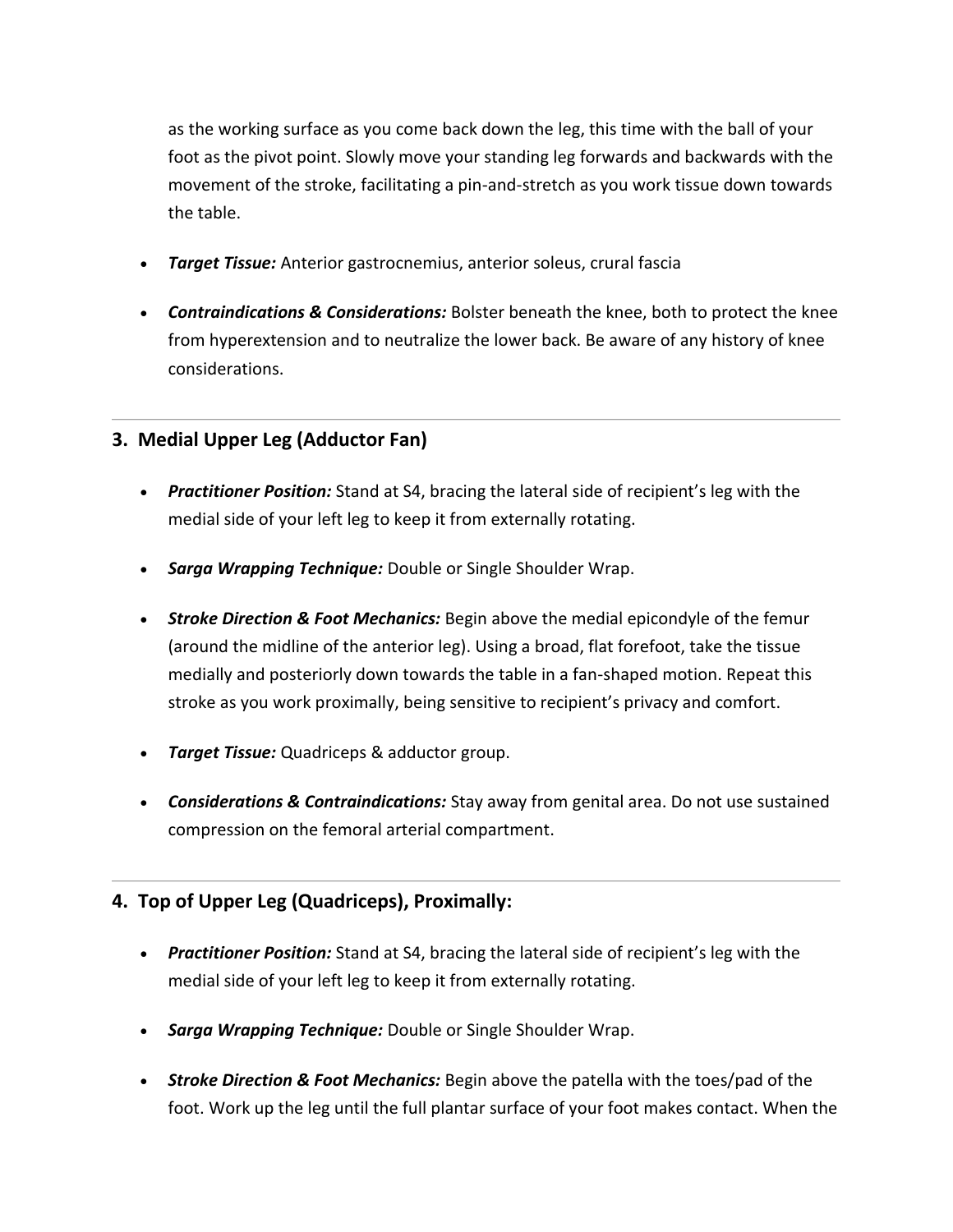heel makes contact with the medial edge of Vastus medialis, turn the heel slightly medially to create a torsion effect as you trace the tissue of the Quadricep group. Rotate your foot so that the lateral edge finishes below ASIS.

- *Target Tissue:* Quadriceps.
- *Considerations & Contraindications:* Bolster beneath the knee, both to protect the knee from hyperextension and to neutralize the lower back. Be aware of any history of knee considerations. Do not use sustained compression on the femoral arteries.

#### **5. Lateral Upper Leg, Distally**

- *Practitioner Position:* Take recipient's forearm and place it on his/her abdomen. Stand at S3 facing the foot of the table. Standing foot left, working foot right.
- *Sarga Wrapping Technique:* Double or single shoulder wrap.
- *Stroke Direction & Foot Mechanics:* Begin at tensor fasciae latae, with the pad of your foot, working tissue medially and distally. Continue down the lateral upper leg with entire plantar surface of the foot affecting vastus lateralis and the IT band. *Variation:* A more lateral trajectory (with the heel of the working foot dragging on the surface of the table) will affect the IT band more directly.
- *Target Tissue:* Tensor fasciae latae, quadriceps, IT band, fascia lata.
- *Considerations & Contraindications:* Bolster beneath the knee, both to protect the knee from hyperextension and to neutralize the lower back.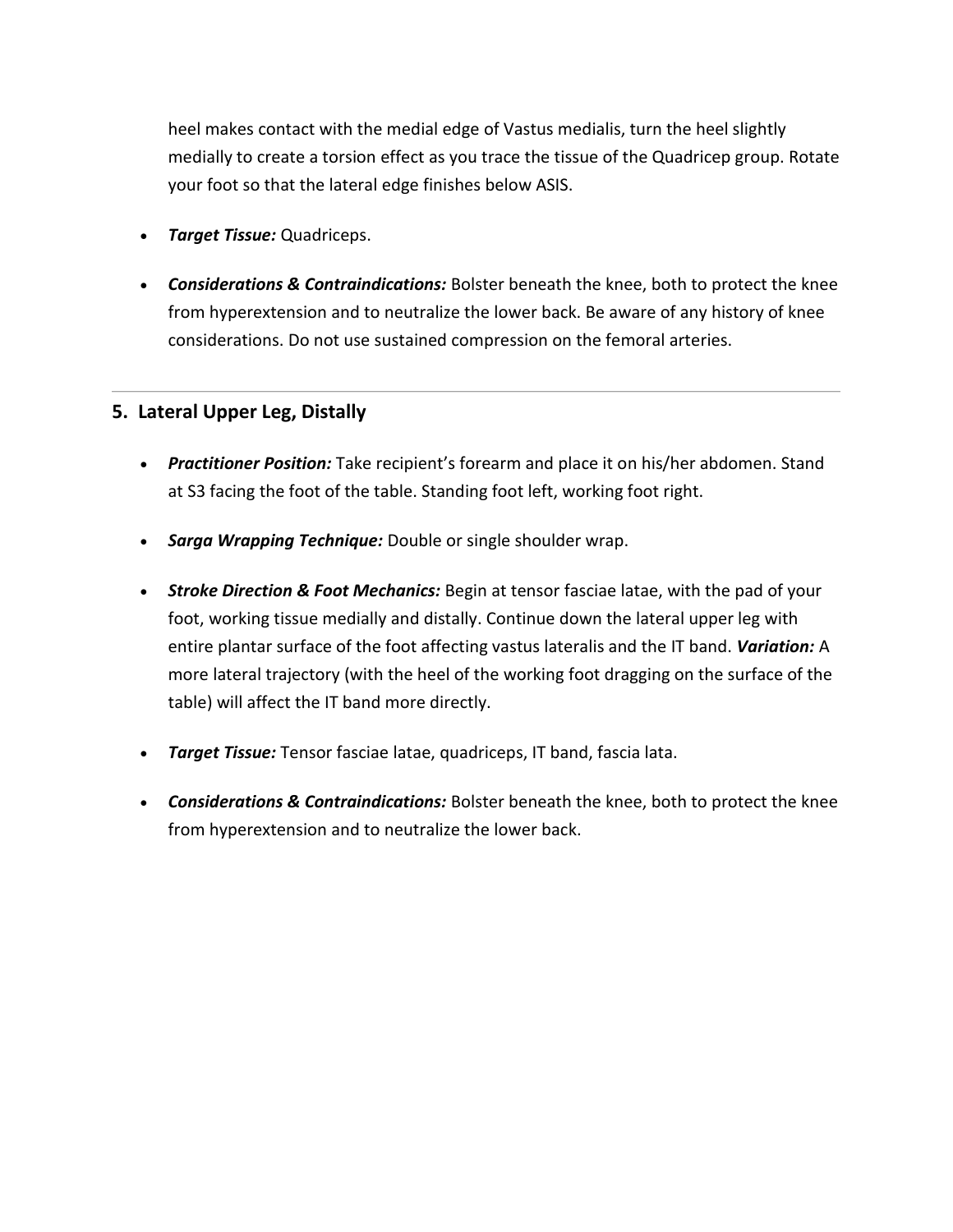# **ANTERIOR TECHNIQUE: Chest & Arm (Right Side Only)**

## **1. Chest:**

- *Practitioner Position:* Stand at S1 facing the foot of the table at an angle. Standing foot left, working foot right.
- *Sarga Wrapping Technique:* Double or Single Shoulder Wrap.
- *Stroke Direction & Foot Mechanics:* Make sure that the recipient's forearm is resting on his/her abdomen. Begin the stroke with your toes and pad of the foot near recipient's sternum, inferior to the clavicle. Gently and slowly trace the clavicle laterally, then pivot your foot in the deltopectoral groove until your toes face the foot of the table. Work down the brachial area, finishing just before the elbow with your lateral arch.
- *Target Tissue:* Pectorals, deltoid, biceps, brachialis.
- *Considerations & Contraindications:* This is a sensitive and delicate area; be mindful of pressure! Make sure to stay below recipient's clavicle, above breast tissue, and away from the brachial plexus in the medial arm. This stroke may not be appropriate for every body, if in doubt, omit this stroke.

### **2. Forearm:**

- *Practitioner Position:* Stand at S1 facing the foot of the table. Standing foot left, working foot right.
- *Sarga Wrapping Technique:* Double or Single Shoulder Wrap.
- *Stroke Direction & Foot Mechanics:* Begin just below the pronated humeroulnar joint with the pad of the foot. Begin to increase pressure in your heel as you work towards the fingers, affecting tissue in the "valley" between the ulna and the radius. Lessen pressure over the wrist and finish with toes/pad of the foot on top of the hand and out the fingers.
- *Target Tissue:* Forearm extensors.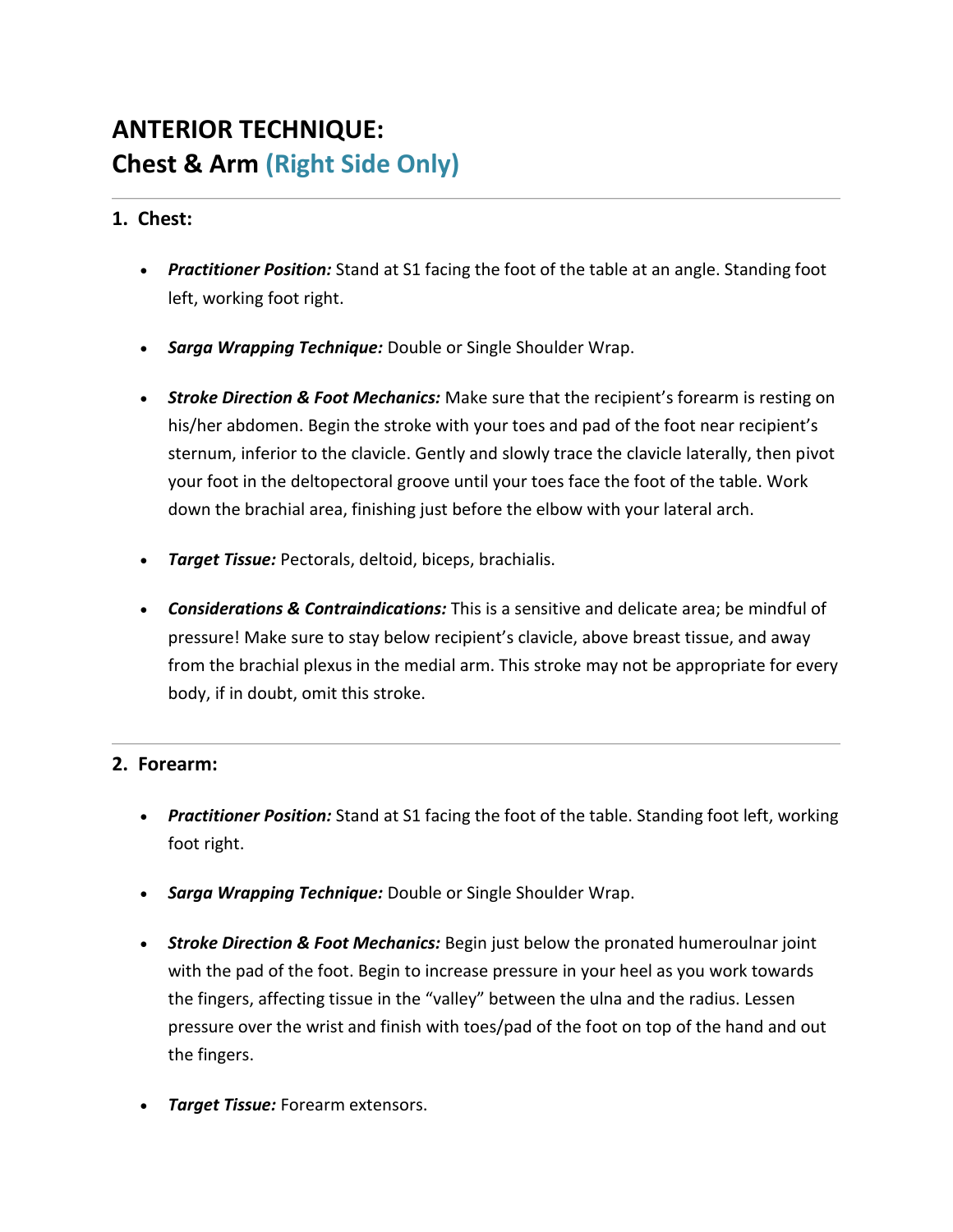• *Considerations & Contraindications:* Make sure there is a healthy bend in the elbow joint to prevent hyperextension. This stroke may not be appropriate for every body, depending on the resting alignment of the arm and shoulder. If in doubt, omit this stroke. Be sensitive to the wrist!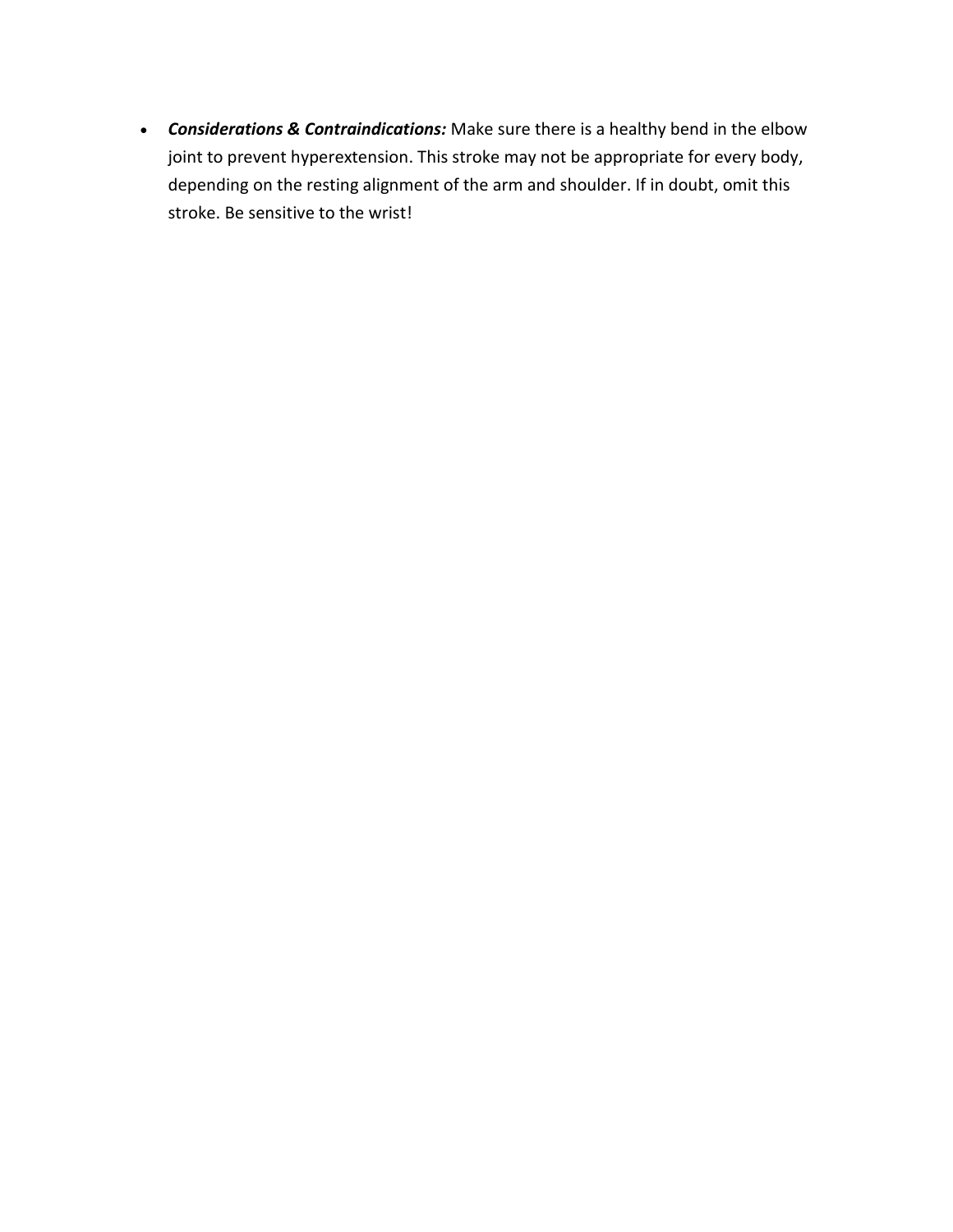## **SEATED TECHNIQUE: Posterior Neck & Back (Right Side Only)**

#### **1. Seated Neck & Back:**

- *Practitioner Position:* Sit at S6 on a stool. Be mindful to maintain tone and engagement of your abdominals; do not slouch or round in the back. Working foot right, stabilizing foot left.
- *Sarga Wrapping Technique:* Cocoon.
- *Stroke Direction & Foot Mechanics:* Start at the upper trapezius with the pad of your foot. Fade into the medial arch of your foot as the tissue is rolled up, over and down the recipient's back towards the foot of the table. As you work down towards the recipient's mid-thoracic area, transition to your heel over the rhomboids / upper erector group, ending with your leg fully extended. Repeat this stroke a few times, covering slightly different areas with each pass and allowing for extra time in areas of tightness and density.
- *Target Tissue:* Upper trapezius, levator scapula, rhomboids, upper erector group.
- *Considerations & Contraindications:* Do not apply pressure with both feet at the same time on the shoulders to avoid increasing the secondary curve of the cervical spine.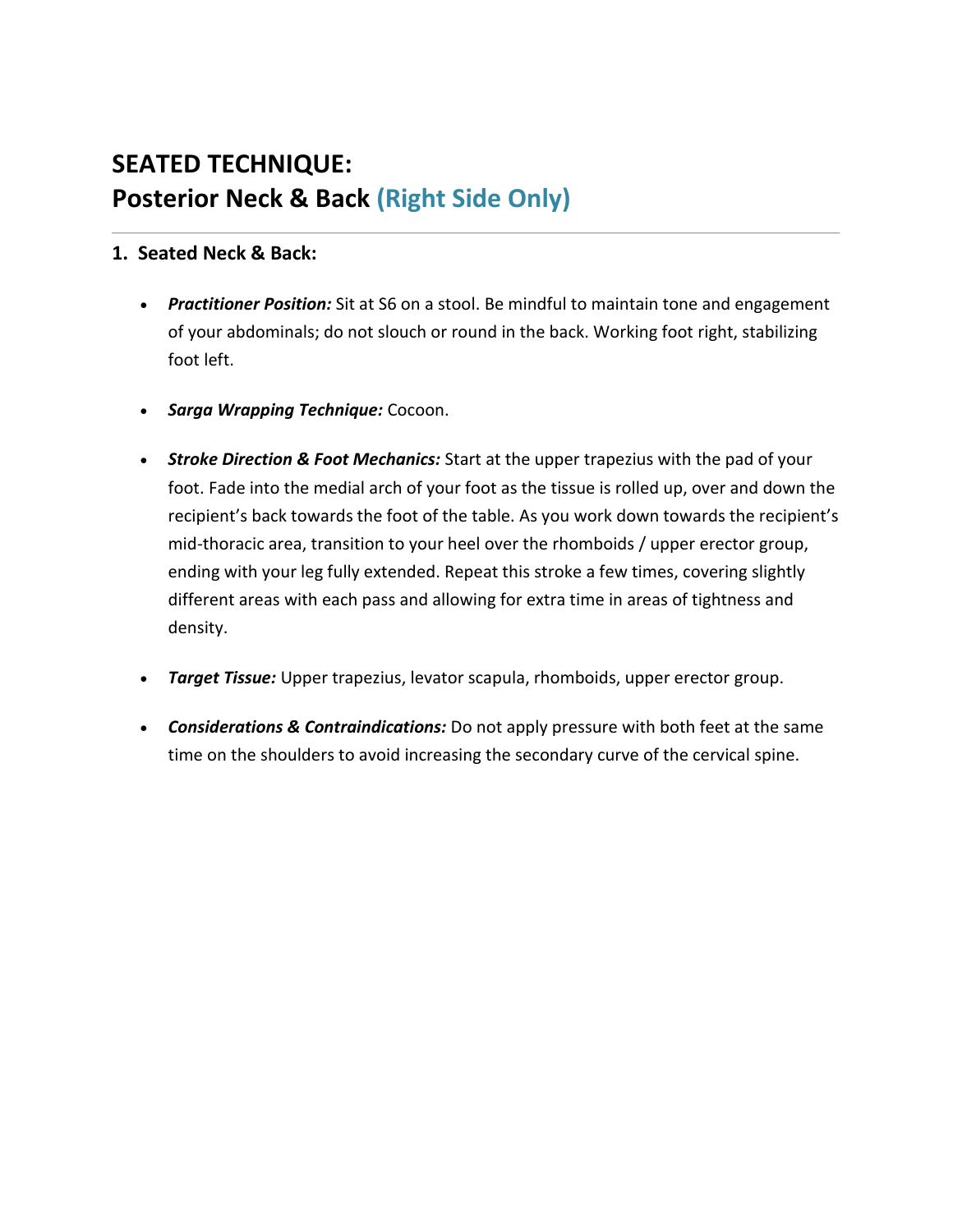# **SEATED TECHNIQUE: Anterior Neck, Head & Face (Right Side Only)**

### **1. Neck:**

- *Practitioner Position:* Sit at S1 on a stool. Working foot right (use your left foot to gently pin the opposite shoulder). Fold your Sarga Strap in half and slide the folded edge under the recipient's head to create a hammock for gentle support and rotation of his/her head. Pay particular attention to keeping your lower abdominals engaged, no slouching!
- *Sarga Wrapping Technique:* No Sarga Strap needed for practitioner support.
- *Stroke Direction & Foot Mechanics:* Use your big toe/pad of the foot to pin the tissue superior to the clavicle. With your Sarga Strap, carefully rotate the recipient's head on a straight axis in the opposite direction, for a pin-and-stretch effect. Direct your pressure down and towards the midline. Target at least three different points, working lateral to medial.
- *Target Tissue:* Upper trapezius, scalenes, levator scapula.
- *Considerations & Contraindications:* Be cautious near the carotid artery and jugular veins. Do not use the Sarga Strap for aggressive traction to the cervical spine!

### **2. Seated Head & Face:**

- *Practitioner Position:* Sit at S1 on a stool and bring the soles of your feet together. Gently pick up the recipient's head and cradle it in the medial arches of your feet with the base of your 1st metatarsal at the recipient's occipital ridge.
- *Sarga Wrapping Technique:* No Sarga Strap needed.
- *Stroke Direction & Foot Mechanics:* "Open and close" your feet like a book to massage the back of the recipient's scalp, affecting the muscular attachments at the occipital ridge with the base of your 1st metatarsal. As you do this, apply gentle downward pressure with your hands on the forehead. Then let the recipient's head rest on the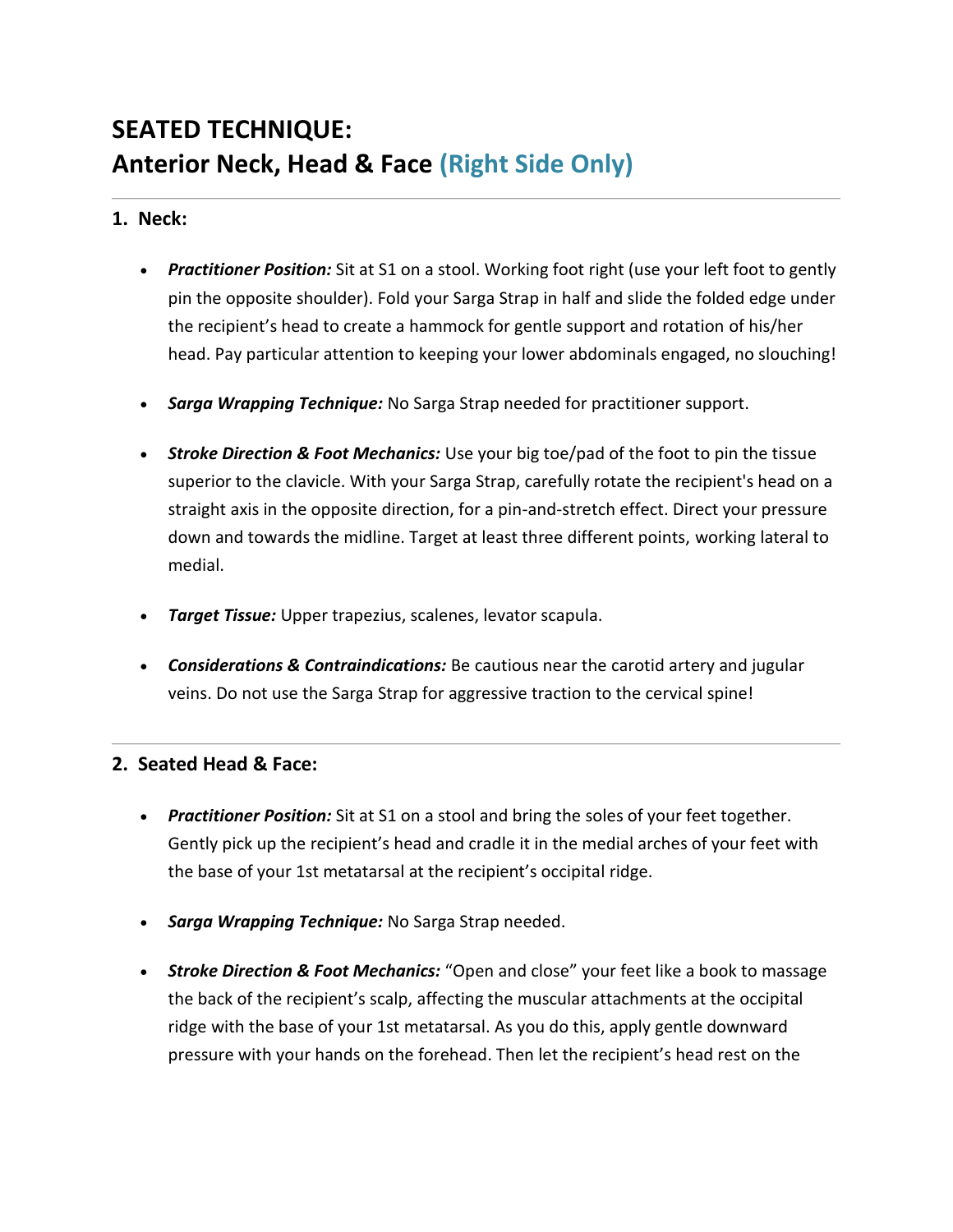soles of your feet as you work on the face and scalp with your hands. To finish, slowly slide your feet out and bring the recipient's head back to rest on the table.

- *Target Tissue:* Upper trapezius, semispinalis capitis, splenius capitis, sternocleidomastoid, suboccipitals, scalp, facial muscles.
- *Considerations & Contraindications:* This is a sensitive area, and not every body will want work on the face. Be careful not to pull recipient's hair.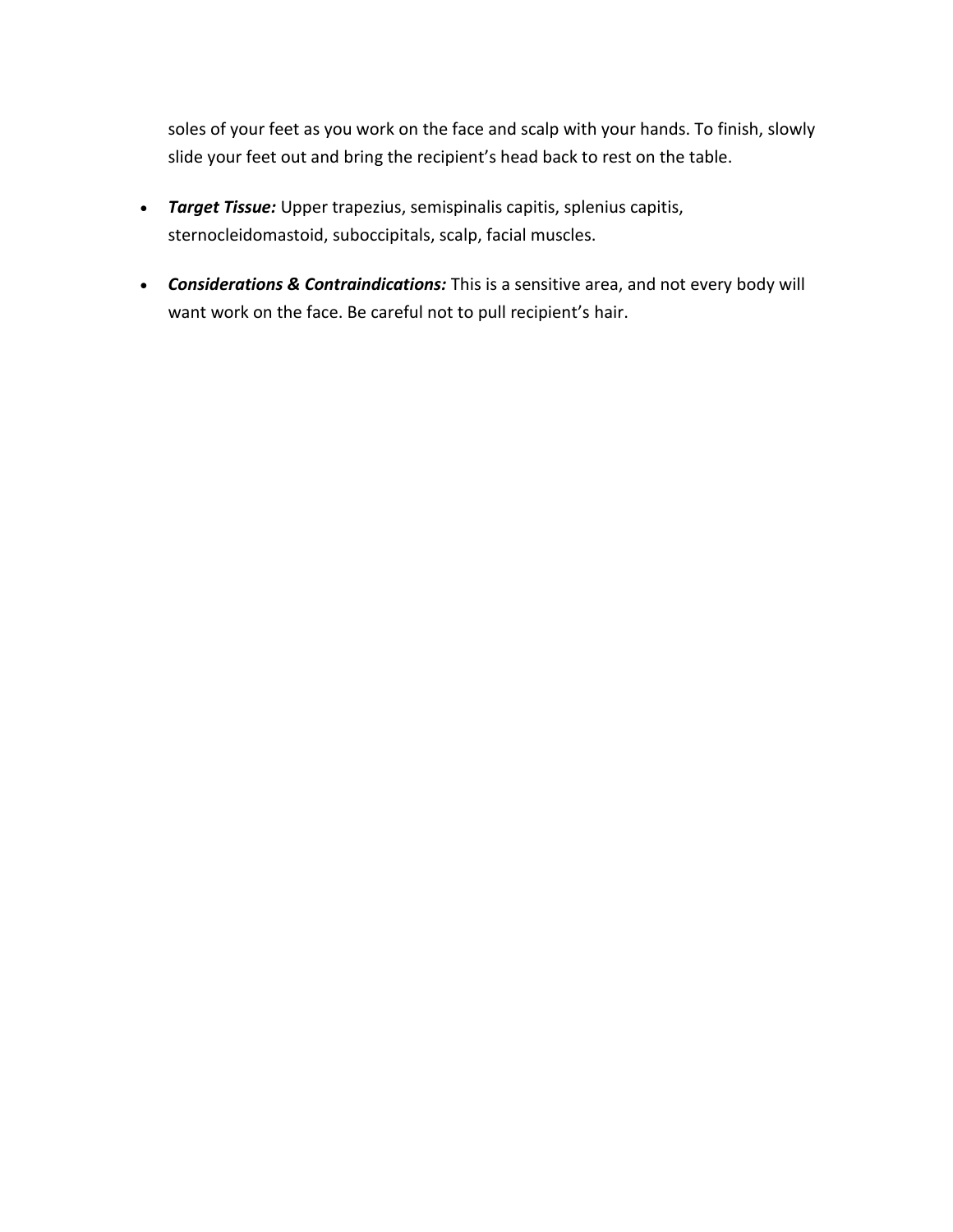## **SARGA BODYWORK 60-MINUTE POSTERIOR SEQUENCE**

- 1. Bolster recipient's body.
- 2. Undrape and apply Myo.Rub.
- 3. Foot bath & sanitizing spray.
- 4. Get on the table at S5.

## **2-4 repetitions of each stroke on the right side of the body:**

- 5. S5: Lateral Foot & Lateral Lower Leg, Proximally.
- 6. S5: Medial Foot & Medial Lower Leg, Proximally.
- 7. S3 (on opposite side): Medial Upper Leg, Distally.
- 8. S3: Palm of the Hand & Forearm.
- 9. S2: Upper Arm.
- 10. Take forearm off the table.
- 11. S1: Back.
- 12. S2: Glute.
- 13. S3: Lateral Upper Leg, Distally.
- 14. S4: Lateral Lower Leg, Distally.

## **Repeat steps 5-14 on the left side of the body.**

- 15. S5: Step off table into your slippers.
- 16. S6: Seated Neck, Head & Face.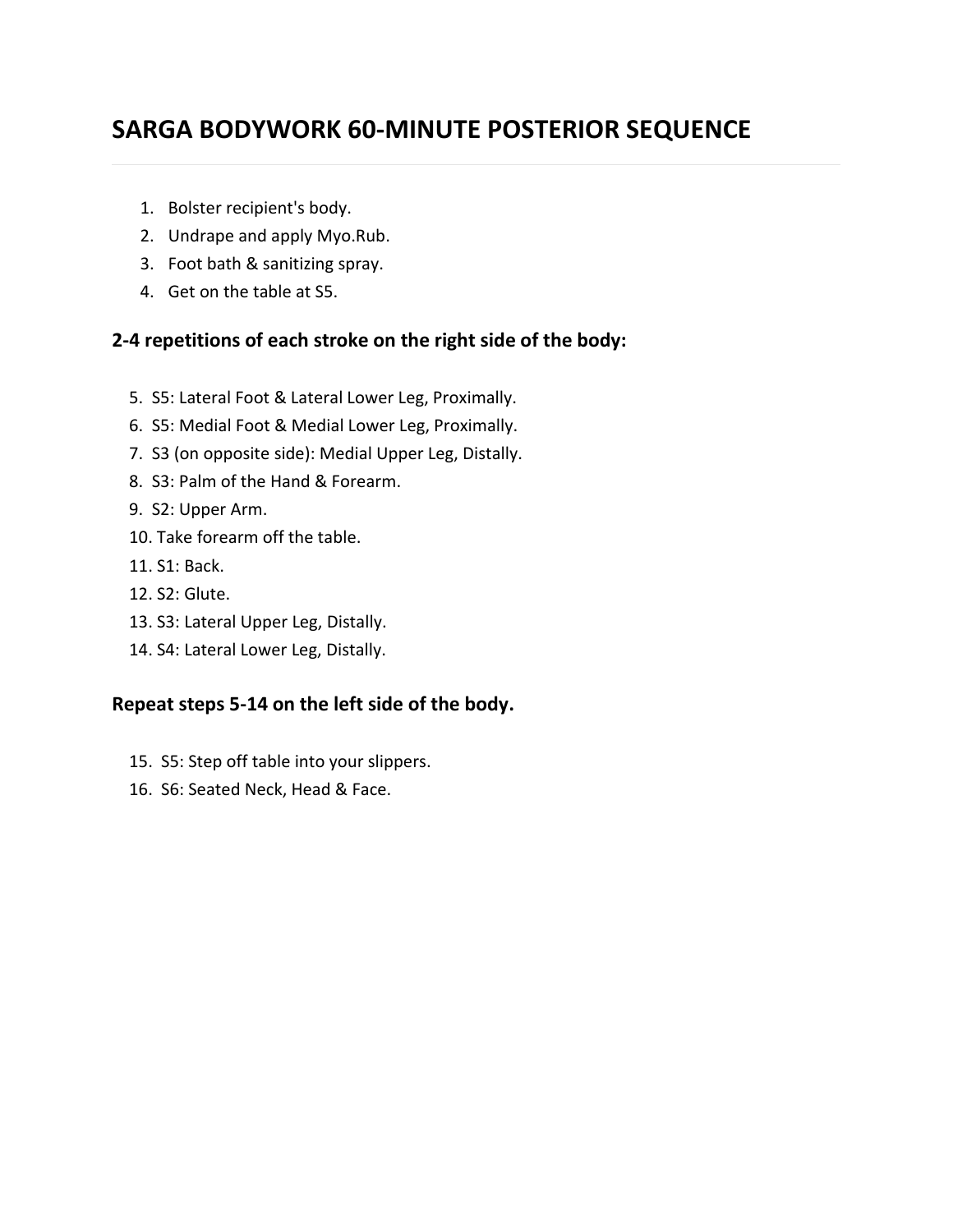## **SARGA BODYWORK 30-MINUTE ANTERIOR SEQUENCE**

- 1. Bolster recipient's body.
- 2. Brief neck work / cover eyes.
- 3. Undrape and apply Myo.Rub
- 4. Get on the table at S5.

#### **2-4 repetitions of each stroke on the right side of the body:**

- 5. S5: Lateral Lower Leg, Proximally & Distally.
- 6. S5: Medial Lower Leg, Proximally & Distally.
- 7. S4: Medial Upper Leg (Adductor Fan).
- 8. S4: Top of Upper Leg (Quadriceps), Proximally.
- 9. Bring forearm onto recipient's torso.
- 10. S2: Lateral Upper Leg, Distally.
- 11. S1: Chest.
- 12. S1: Forearm, Distally.

### **Repeat steps 5-12 on left side of the body.**

- 13. S5: Step off the table into your slippers.
- 14. S6: Seated Neck, Head & Face.
- 15. End the session with brief work on recipient's feet with your hands.